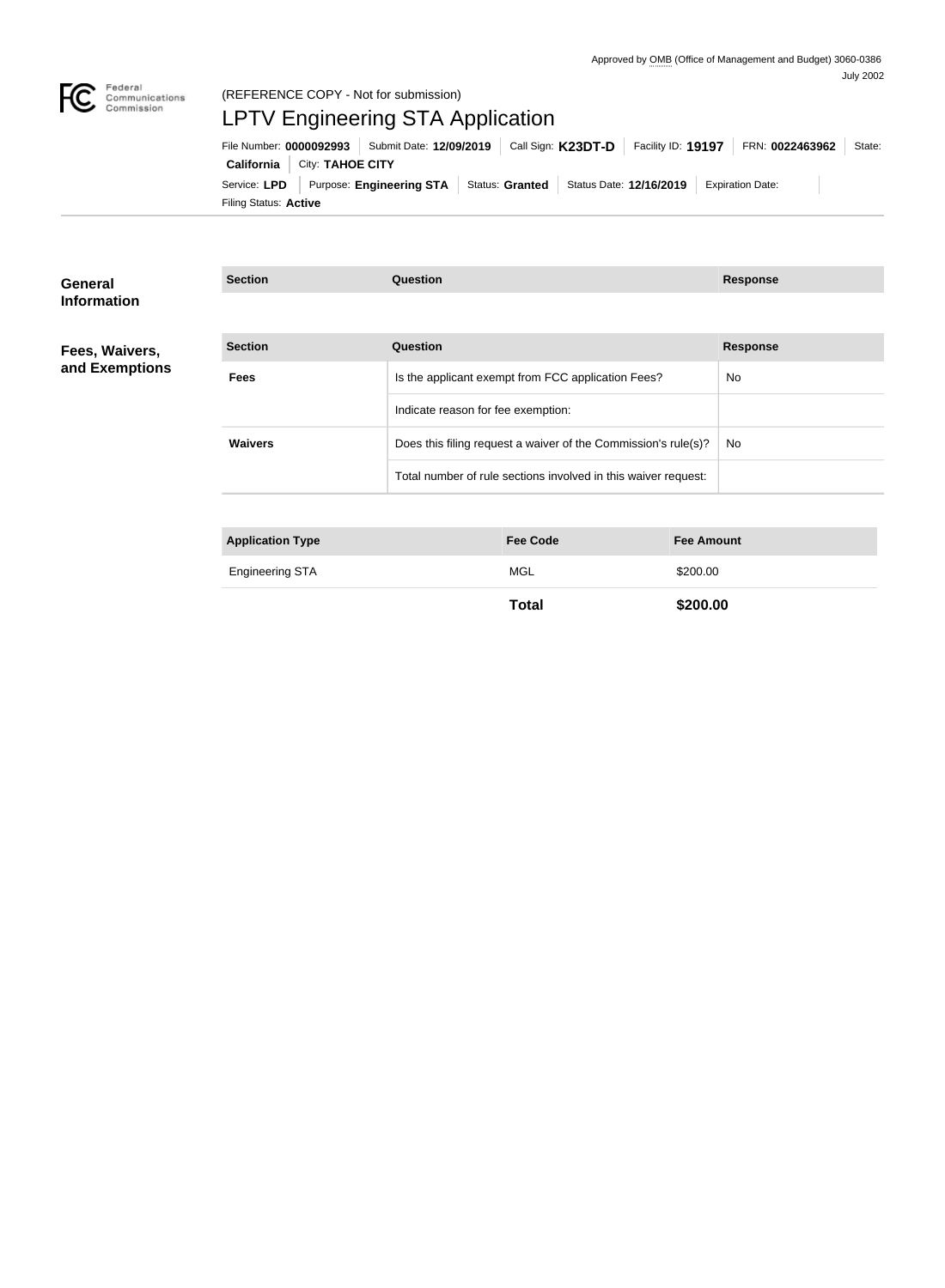#### **Applicant Name, Type, and Contact Information**

| <b>Applicant</b>                                                                                                       | <b>Address</b>                                                                      | <b>Phone</b>          | Email                                | <b>Applicant</b><br><b>Type</b> |
|------------------------------------------------------------------------------------------------------------------------|-------------------------------------------------------------------------------------|-----------------------|--------------------------------------|---------------------------------|
| DEERFIELD MEDIA (RENO) LICENSEE, LLC<br><b>Applicant</b><br>Doing Business As: DEERFIELD MEDIA (RENO)<br>LICENSEE, LLC | <b>1776 PARK</b><br>AVE.<br>4-135<br>PARK CITY, UT<br>84060<br><b>United States</b> | +1 (435) 649-<br>0045 | scott.<br>flick@pillsburylaw.<br>com | Other                           |

#### **Authorization Holder Name**

 $\Box$  Check box if the Authorization Holder name is being updated because of the sale (or transfer of control) of the Authorization(s) to another party and for which proper Commission approval has not been received or proper notification provided.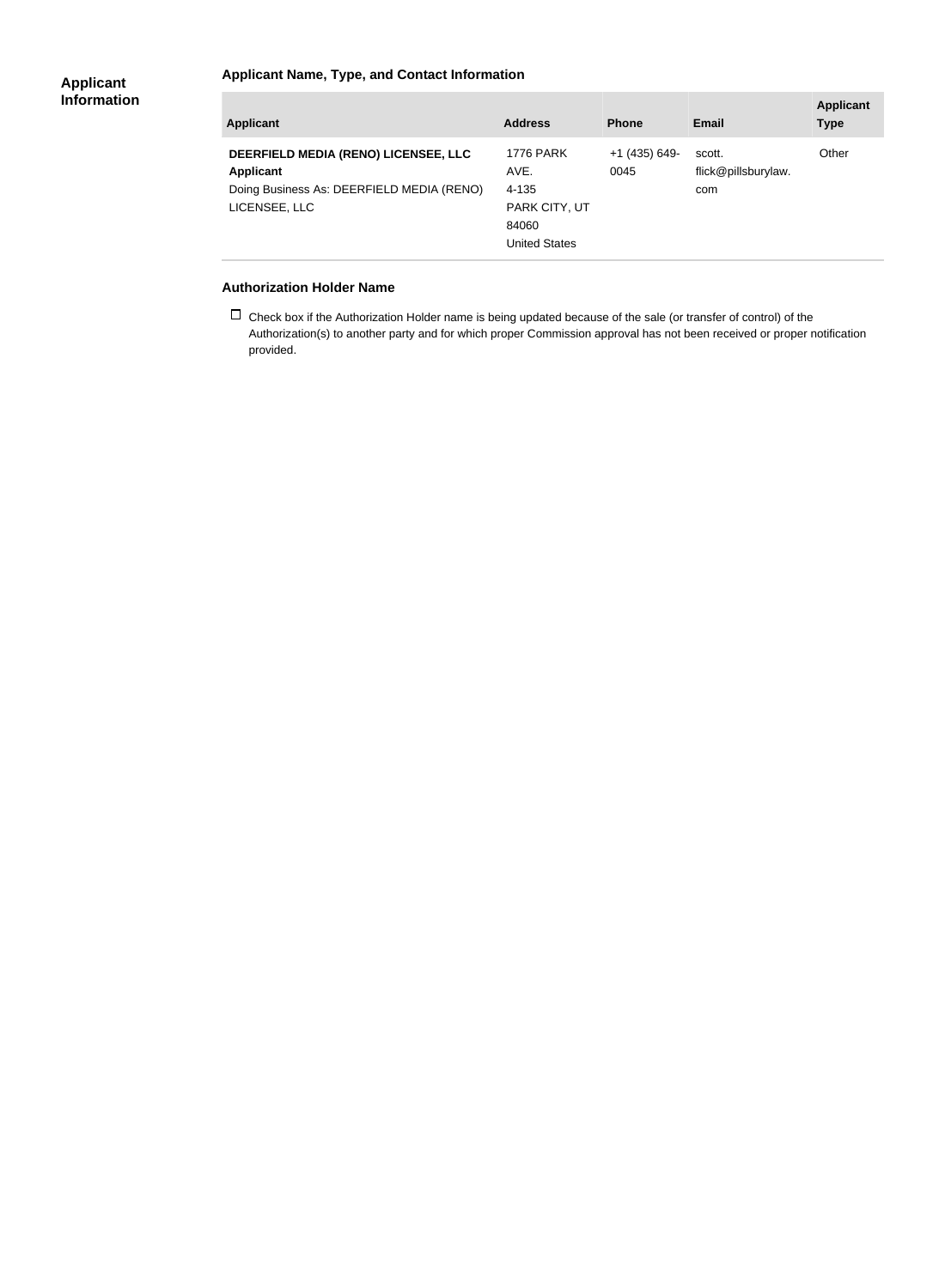| <b>Contact</b><br><b>Representatives</b><br>(1) | <b>Contact Name</b>                    | <b>Address</b>                        | <b>Phone</b>          | <b>Email</b>                     | <b>Contact Type</b>     |
|-------------------------------------------------|----------------------------------------|---------------------------------------|-----------------------|----------------------------------|-------------------------|
|                                                 | Esq Scott R. Flick R. Flick,<br>Esq.   | 1200 Seventeenth<br>Street, NW        | +1 (202) 663-<br>8167 | scott.<br>flick@pillsburylaw.com | Legal<br>Representative |
|                                                 | Pillsbury Winthrop Shaw<br>Pittman LLP | Washington, DC 20036<br>United States |                       |                                  |                         |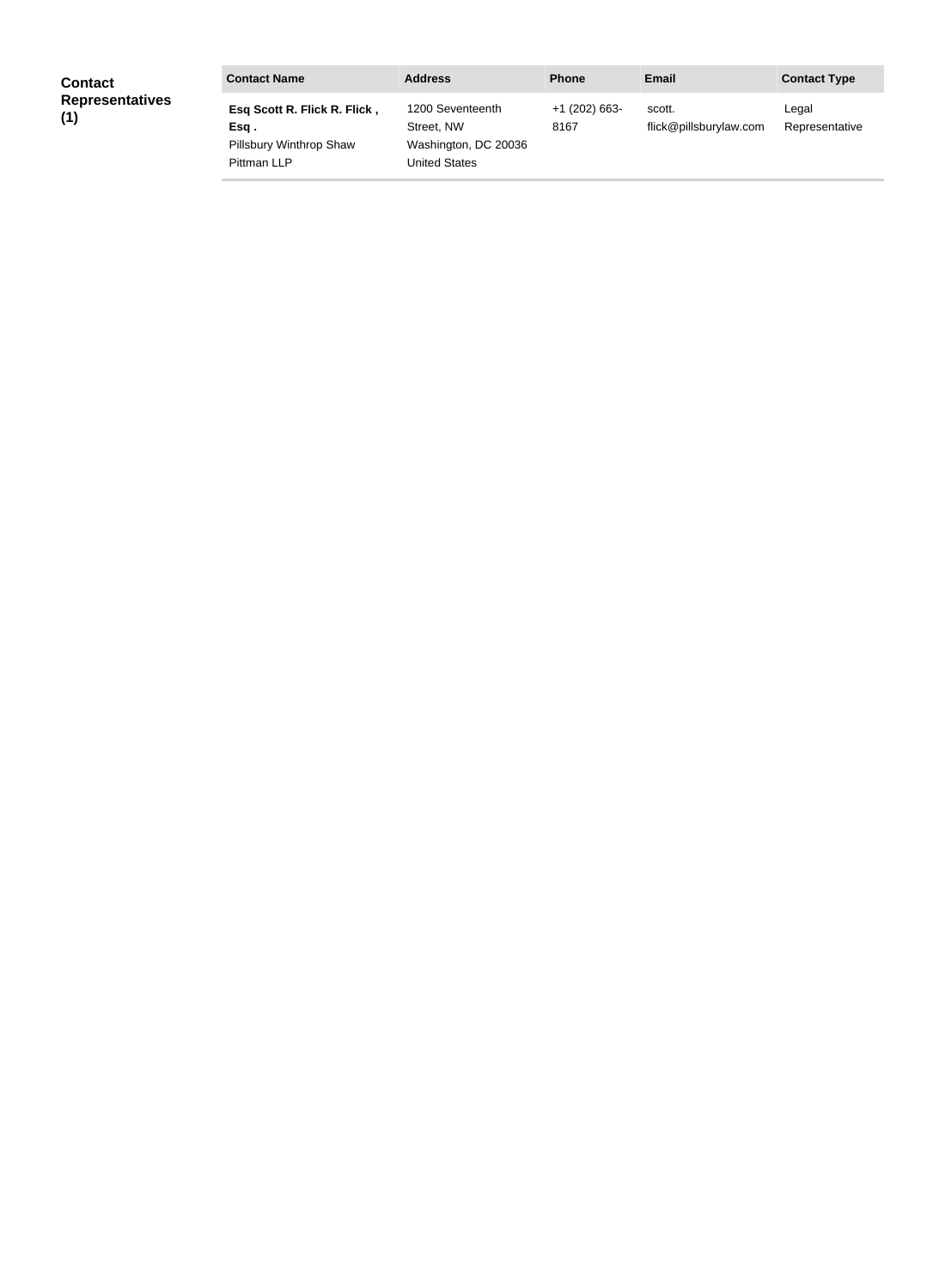| <b>Channel and</b> |  |
|--------------------|--|
| <b>Facility</b>    |  |
| <b>Information</b> |  |

| <b>Section</b>     | Question          | <b>Response</b> |
|--------------------|-------------------|-----------------|
| <b>Facility ID</b> | 19197             |                 |
| <b>State</b>       | California        |                 |
| City               | <b>TAHOE CITY</b> |                 |
| <b>LPD Channel</b> | 23                |                 |

# **Primary station proposed to be rebroadcast:**

**Facility Id Call Sign City State**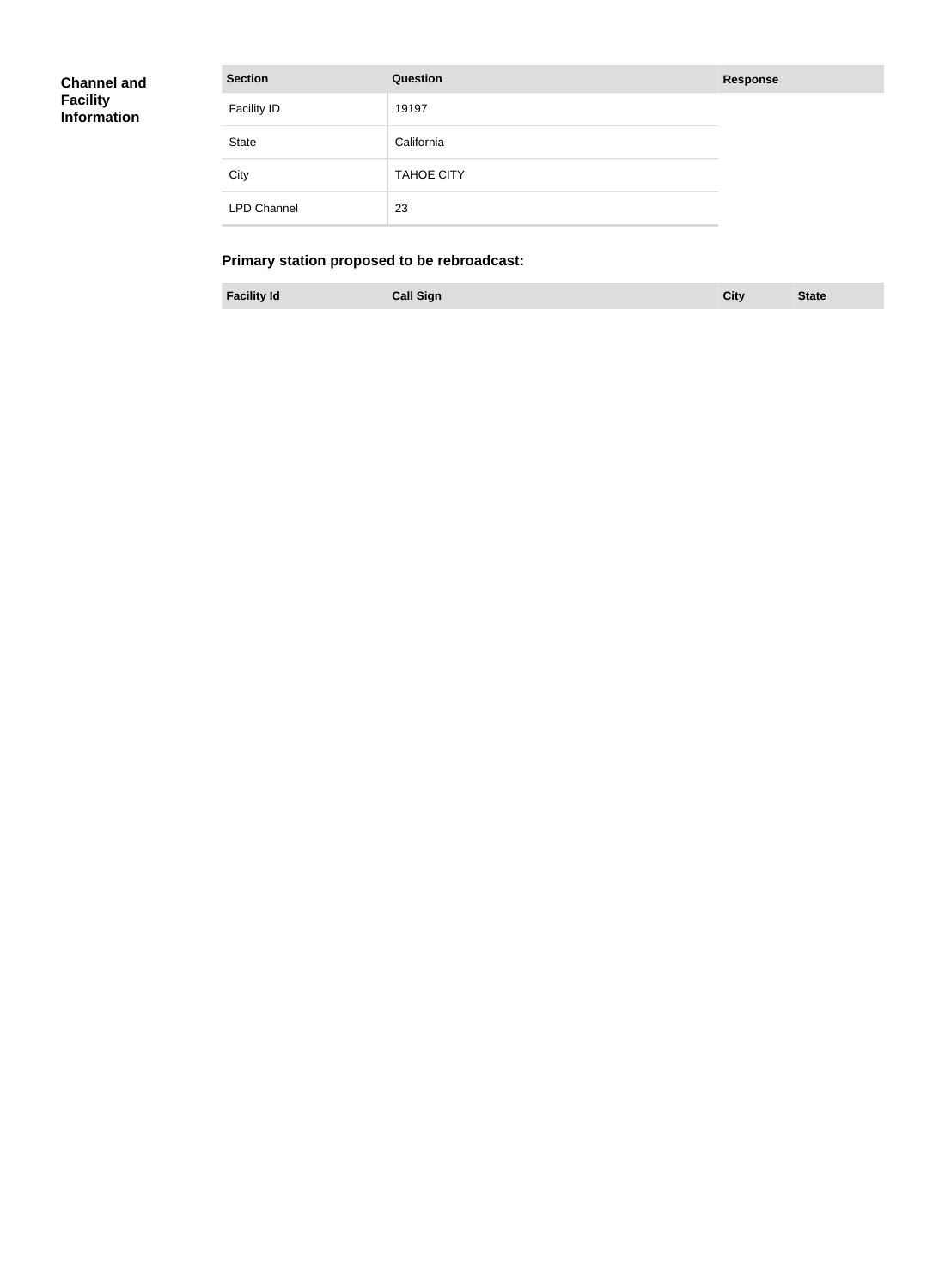| <b>Antenna Location</b><br>Data | <b>Section</b>                                  | <b>Question</b>                                                    | <b>Response</b>             |
|---------------------------------|-------------------------------------------------|--------------------------------------------------------------------|-----------------------------|
|                                 | <b>Antenna Structure</b><br><b>Registration</b> | Do you have an FCC Antenna Structure Registration (ASR)<br>Number? | Yes                         |
|                                 |                                                 | <b>ASR Number</b>                                                  | 1009892                     |
|                                 | <b>Coordinates (NAD83)</b>                      | Latitude                                                           | 39° 18' 36.6" N+            |
|                                 |                                                 | Longitude                                                          | 119° 53' 04.9" W-           |
|                                 |                                                 | Structure Type                                                     | <b>LTOWER-Lattice Tower</b> |
|                                 |                                                 | <b>Overall Structure Height</b>                                    | 49.7 meters                 |
|                                 |                                                 | <b>Support Structure Height</b>                                    | 49.4 meters                 |
|                                 |                                                 | Ground Elevation (AMSL)                                            | 2948.6 meters               |
|                                 | <b>Antenna Data</b>                             | Height of Radiation Center Above Ground Level                      | 4.0 meters                  |
|                                 |                                                 | Height of Radiation Center Above Mean Sea Level                    | 2952.6 meters               |
|                                 |                                                 | <b>Effective Radiated Power</b>                                    | 0.005 kW                    |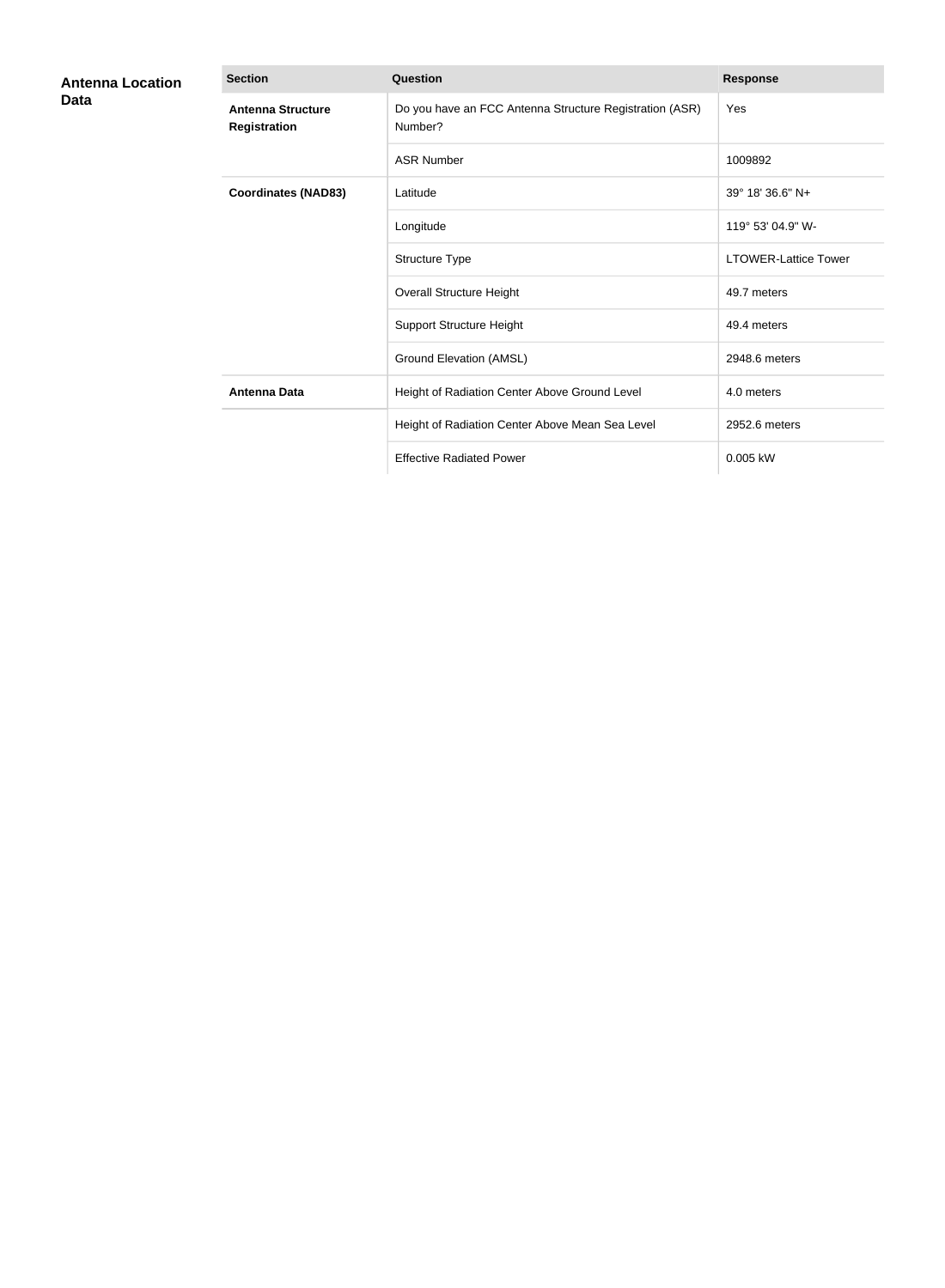| Antenna               | <b>Section</b>                               | <b>Question</b>                                                                                                                                     | <b>Response</b>           |
|-----------------------|----------------------------------------------|-----------------------------------------------------------------------------------------------------------------------------------------------------|---------------------------|
| <b>Technical Data</b> | <b>Antenna Type</b>                          | Antenna Type                                                                                                                                        | <b>Directional Custom</b> |
|                       |                                              | Do you have an Antenna ID?                                                                                                                          | Yes                       |
|                       |                                              | Antenna ID                                                                                                                                          | 20778                     |
|                       | <b>Antenna Manufacturer and</b>              | Manufacturer:                                                                                                                                       | <b>SCA</b>                |
|                       | <b>Model</b>                                 | Model                                                                                                                                               | CL-1469                   |
|                       |                                              | Rotation                                                                                                                                            | 270 degrees               |
|                       |                                              | <b>Electrical Beam Tilt</b>                                                                                                                         | Not Applicable            |
|                       |                                              | <b>Mechanical Beam Tilt</b>                                                                                                                         | Not Applicable            |
|                       |                                              | toward azimuth                                                                                                                                      |                           |
|                       |                                              | Polarization                                                                                                                                        | Horizontal                |
|                       | <b>Elevation Radiation</b><br><b>Pattern</b> | Does the proposed antenna propose elevation radiation<br>patterns that vary with azimuth for reasons other than the<br>use of mechanical beam tilt? | <b>No</b>                 |
|                       |                                              | Uploaded file for elevation antenna (or radiation) pattern<br>data                                                                                  |                           |
|                       |                                              | Out-of-Channel Emission Mask:                                                                                                                       | Stringent                 |

# **Directional Antenna Relative Field Values (Pre-rotated Pattern)**

| <b>Degree</b> | Value | <b>Degree</b> | Value | <b>Degree</b> | <b>Value</b> | <b>Degree</b> | Value |
|---------------|-------|---------------|-------|---------------|--------------|---------------|-------|
| $\pmb{0}$     | 1     | 90            | 0.01  | 180           | 0.01         | 270           | 0.01  |
| 10            | 0.947 | 100           | 0.01  | 190           | 0.01         | 280           | 0.01  |
| 20            | 0.812 | 110           | 0.01  | 200           | 0.01         | 290           | 0.01  |
| 30            | 0.622 | 120           | 0.01  | 210           | 0.01         | 300           | 0.01  |
| 40            | 0.361 | 130           | 0.01  | 220           | 0.01         | 310           | 0.086 |
| 50            | 0.086 | 140           | 0.01  | 230           | 0.01         | 320           | 0.361 |
| 60            | 0.01  | 150           | 0.01  | 240           | 0.01         | 330           | 0.622 |
| 70            | 0.01  | 160           | 0.01  | 250           | 0.01         | 340           | 0.812 |
| 80            | 0.01  | 170           | 0.01  | 260           | 0.01         | 350           | 0.947 |

### **Additional Azimuths**

| <b>Degree</b> | V <sub>A</sub> |
|---------------|----------------|
|---------------|----------------|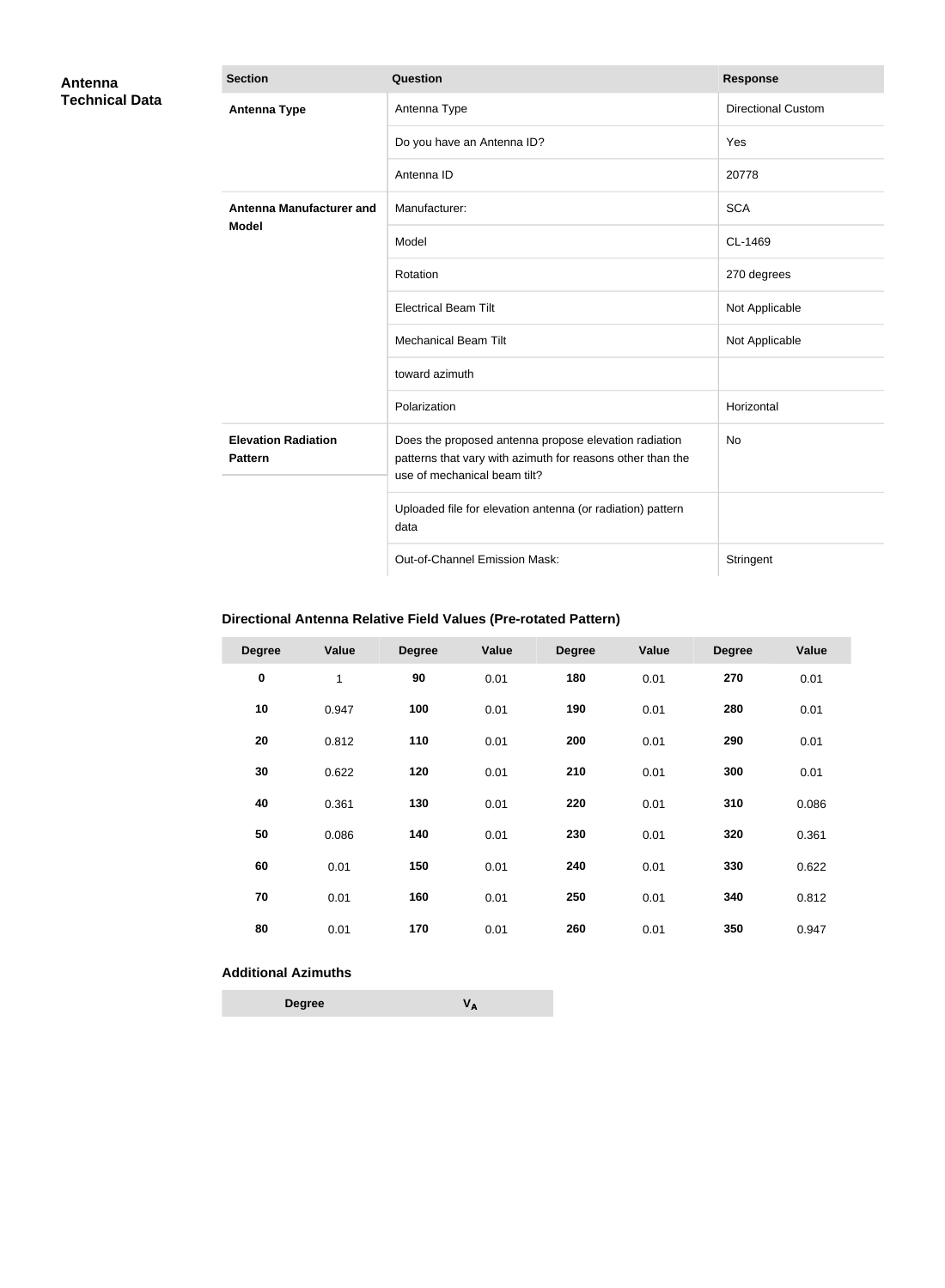| <b>Certification</b> | <b>Section</b>                                    | <b>Question</b>                                                                                                                                                                                                                                                                                                                                                                                                                                                                                                                                                                                                                                                                                                                                                                                                                                           | <b>Response</b>                                                                   |  |
|----------------------|---------------------------------------------------|-----------------------------------------------------------------------------------------------------------------------------------------------------------------------------------------------------------------------------------------------------------------------------------------------------------------------------------------------------------------------------------------------------------------------------------------------------------------------------------------------------------------------------------------------------------------------------------------------------------------------------------------------------------------------------------------------------------------------------------------------------------------------------------------------------------------------------------------------------------|-----------------------------------------------------------------------------------|--|
|                      | <b>General Certification</b><br><b>Statements</b> | The Applicant waives any claim to the use of any particular<br>frequency or of the electromagnetic spectrum as against the<br>regulatory power of the United States because of the<br>previous use of the same, whether by authorization or<br>otherwise, and requests an Authorization in accordance with<br>this application (See Section 304 of the Communications Act<br>of 1934, as amended.).                                                                                                                                                                                                                                                                                                                                                                                                                                                       |                                                                                   |  |
|                      |                                                   | The Applicant certifies that neither the Applicant nor any<br>other party to the application is subject to a denial of Federal<br>benefits pursuant to §5301 of the Anti-Drug Abuse Act of<br>1988, 21 U.S.C. §862, because of a conviction for<br>possession or distribution of a controlled substance. This<br>certification does not apply to applications filed in services<br>exempted under §1.2002(c) of the rules, 47 CFR. See §1.<br>2002(b) of the rules, 47 CFR §1.2002(b), for the definition of<br>"party to the application" as used in this certification §1.2002<br>(c). The Applicant certifies that all statements made in this<br>application and in the exhibits, attachments, or documents<br>incorporated by reference are material, are part of this<br>application, and are true, complete, correct, and made in<br>good faith.   |                                                                                   |  |
|                      | <b>Authorized Party to Sign</b>                   | <b>FAILURE TO SIGN THIS APPLICATION MAY RESULT IN</b><br>DISMISSAL OF THE APPLICATION AND FORFEITURE<br>OF ANY FEES PAID<br>Upon grant of this application, the Authorization Holder may<br>be subject to certain construction or coverage requirements.<br>Failure to meet the construction or coverage requirements<br>will result in automatic cancellation of the Authorization.<br>Consult appropriate FCC regulations to determine the<br>construction or coverage requirements that apply to the type<br>of Authorization requested in this application.<br>WILLFUL FALSE STATEMENTS MADE ON THIS FORM<br>OR ANY ATTACHMENTS ARE PUNISHABLE BY FINE AND<br>/OR IMPRISONMENT (U.S. Code, Title 18, §1001) AND/OR<br>REVOCATION OF ANY STATION AUTHORIZATION (U.S.<br>Code, Title 47, §312(a)(1)), AND/OR FORFEITURE (U.S.<br>Code, Title 47, §503). |                                                                                   |  |
|                      |                                                   | I certify that this application includes all required and<br>relevant attachments.                                                                                                                                                                                                                                                                                                                                                                                                                                                                                                                                                                                                                                                                                                                                                                        | Yes                                                                               |  |
|                      |                                                   | I declare, under penalty of perjury, that I am an authorized<br>representative of the above-named applicant for the<br>Authorization(s) specified above.                                                                                                                                                                                                                                                                                                                                                                                                                                                                                                                                                                                                                                                                                                  | Stephen P. Mumblow P.<br><b>Mumblow</b><br>President of Licensee's Sole<br>Member |  |
|                      |                                                   |                                                                                                                                                                                                                                                                                                                                                                                                                                                                                                                                                                                                                                                                                                                                                                                                                                                           | 12/09/2019                                                                        |  |